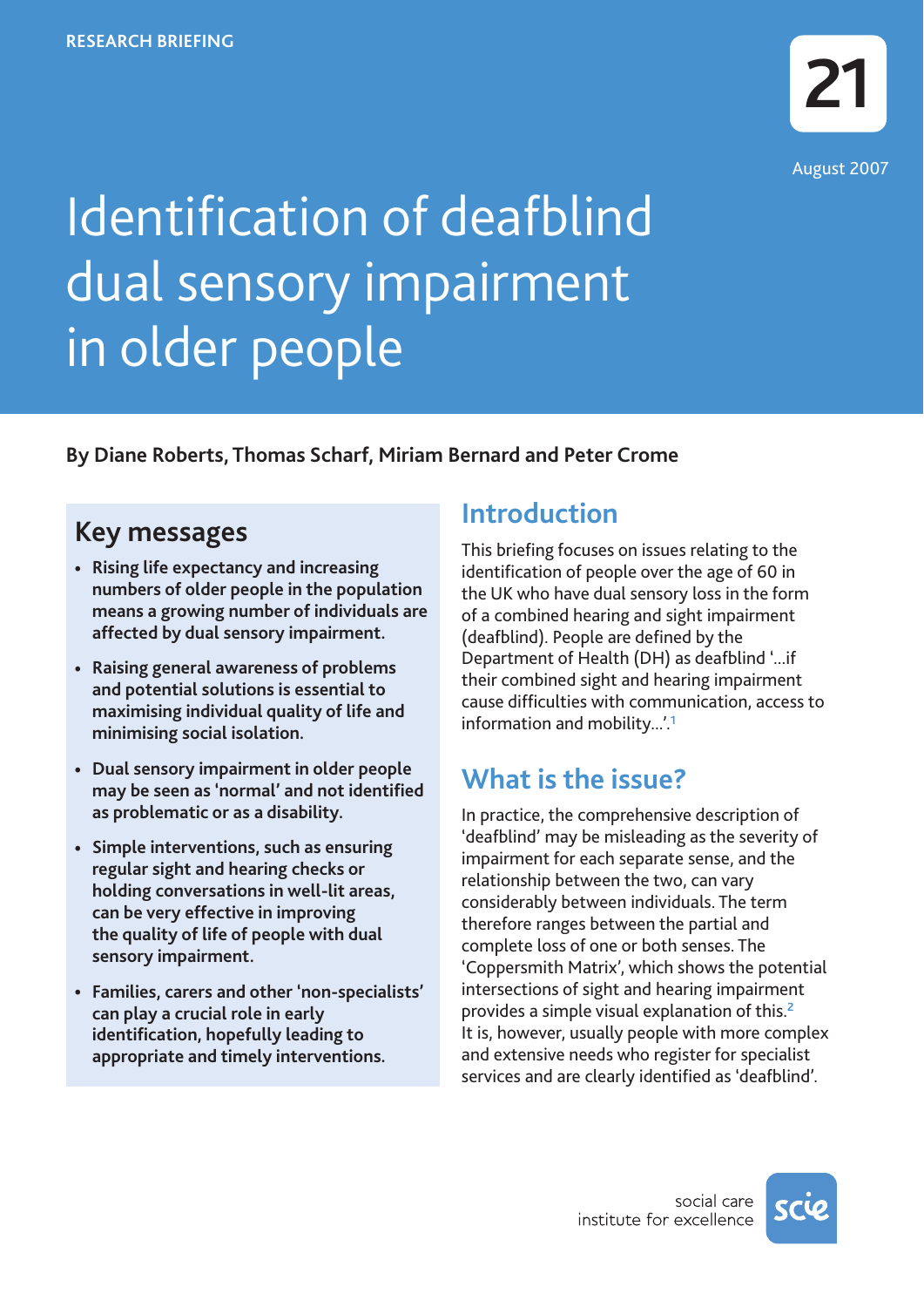Many of those who fall into this category will be congenitally deafblind, i.e. from birth or early childhood, while others may have acquired this form of dual sensory loss during adulthood. The briefing concentrates, however, on those who develop a combined sight and hearing impairment after the age of 60. Dual sensory loss in this age group is often not labelled as 'deafblindness' or recognised as an identifiable disability. The briefing also includes those with an existing sight or hearing impairment where development of an impairment to the second sense places them within the deafblind continuum. The prevalence of dual sensory impairment in the older population, particularly in less acute cases, is extremely difficult to quantify but is estimated to be substantially higher than recorded numbers would indicate.**<sup>3</sup>** It is therefore likely that the same older people who fall into the category 'deafblind' in the context of this briefing are also in contact with other health and social care professionals. Such professionals should therefore be well-placed to provide a mechanism for early identification of individuals with the disability of deafblindness. A key issue, however, is the potential impact of ageism in that sensory impairment generally is assumed to be an inevitable and inescapable element of growing older. There is, therefore, a high potential that both 'non-specialist' professionals and older people's informal carers may not identify dual sensory impairment as a disability requiring investigation and possible intervention.

This briefing is intended to raise awareness among those who do not have specific technical knowledge of deafblind issues and interventions. This includes both health or social care practitioners and also any others in formal or informal contact with older people.

It therefore makes a distinction throughout between those with 'specialist' technical knowledge of deafblindness and those without it, the 'non-specialists'. Specialists are also not commonly involved until an individual has been identified as deafblind and, as a result, tend to deal with more complex requirements. By contrast, non-specialists have the opportunity to identify problems at a much earlier stage and have a key role to play in raising awareness of how the potentially adverse effects of deafblindness on older people's quality of life can be mitigated. Their early identification of disabling dual sensory loss has the potential to involve specialists at a stage when interventions may be less intrusive while still providing a robust basis for enhancing and maintaining older people's independence and autonomy. This briefing therefore examines issues which may lead to health or social care interventions, but with a particular focus on ways in which non-specialists can promote early identification of problems arising from dual sensory impairment, thereby leading to timely introduction of suitable support and coping strategies.

# **Why is it important?**

Loss or reduction of sight and hearing acuity in old age is common and most often perceived as a 'normal' feature of ageing rather than a potentially disabling sensory loss. With growing numbers of people over the age of 60 and rising life expectancy, the proportion of older people who experience both sight and hearing loss is also increasing. In particular, there has been a significant increase in the number of people living to 'old' old age, i.e. 85+, when deafblindness is most likely to be problematic.**<sup>4</sup>** While the statutory guidance issued in 2001**<sup>1</sup>** clearly sets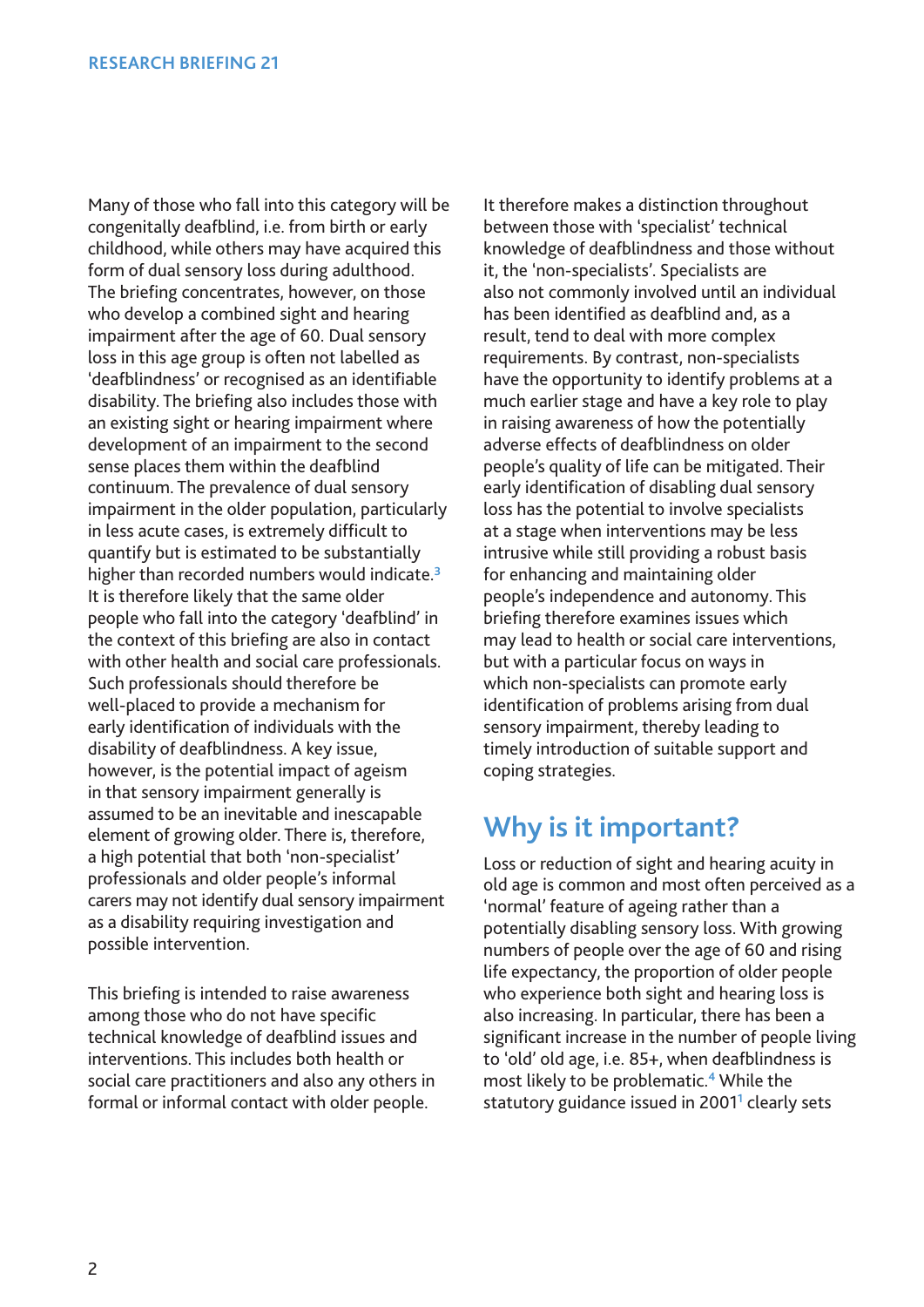out that local authorities are obliged to record those people they have identified as deafblind, this does not include all of those who have difficulties created by dual sensory impairment. One of the problems is that there is no common understanding of how the DH definition should be applied**<sup>3</sup>** and, thus, many older people affected by a combined sight and hearing impairment are not officially recorded. Over a decade ago the estimated total number of recognised deafblind people in the UK was 24,000: a figure which rose to nearly 250,000 when estimated numbers of those aged 60 and over with a combined sight and hearing impairment were included.**<sup>5</sup>** These figures are now considered to be not only a serious underestimate but likely to rise dramatically as the most vulnerable proportion of the population, those aged over 85, is projected to treble by 2050.**<sup>4</sup>** Such an increase raises several points relevant to the context of this briefing:

- There is an increasing awareness of the basic human rights of older people**<sup>6</sup>** and, in particular, an emphasis on facilitating the preference of older people to retain independence for as long as possible.**<sup>7</sup>**
- The identified benefits for older people of living independently in their own homes, requires resources to be directed to the maintenance of a domestic environment which encourages and facilitates individual independence.**<sup>8</sup>**
- The cost of health provision and of care packages is of continuing and increasing concern in light of the demographic changes outlined above.**<sup>9</sup>** Any steps which can be taken to reduce the financial costs of care without compromising the quality of care are therefore to be welcomed.

## **What does the research show?**

This section draws primarily on studies undertaken in the UK to ensure the greatest relevance to briefing users, though some studies undertaken elsewhere are also noted. However, in line with the predominant view of dual sensory impairment in older people as an inescapable and normal part of ageing, there is comparatively little research evidence which deals directly with its identification before a crisis point is reached and specialists become involved. Rather, most research focuses on what are usually negative outcomes for older people in health and social terms, but tends not to make any specific link between the outcome and its origin in dual sensory impairment. An example would be some of the research studies on falls and their prevention. Such studies often focus on the health impact of falls and on the physical environment in which falls occur, rather than on any underlying contribution from dual sensory impairment. Research which considers the ways in which problems arising from dual sensory impairment may show in individual lives is therefore also considered. By concentrating attention on apparently unconnected outcomes rather than the nature of interventions, this briefing explores how earlier identification of dual sensory impairment in older people might be achieved.

#### **Vulnerability and isolation**

Many studies show that the combined loss of vision and hearing has a greater impact than that of either impairment alone, since the person affected cannot use one or other sense to compensate for the loss. People who have adjusted to hearing impairment, for example, may lose the ability to lip-read as their sight fails, and individuals with visual impairment may lose the ability to hear clearly.**<sup>10</sup>** In both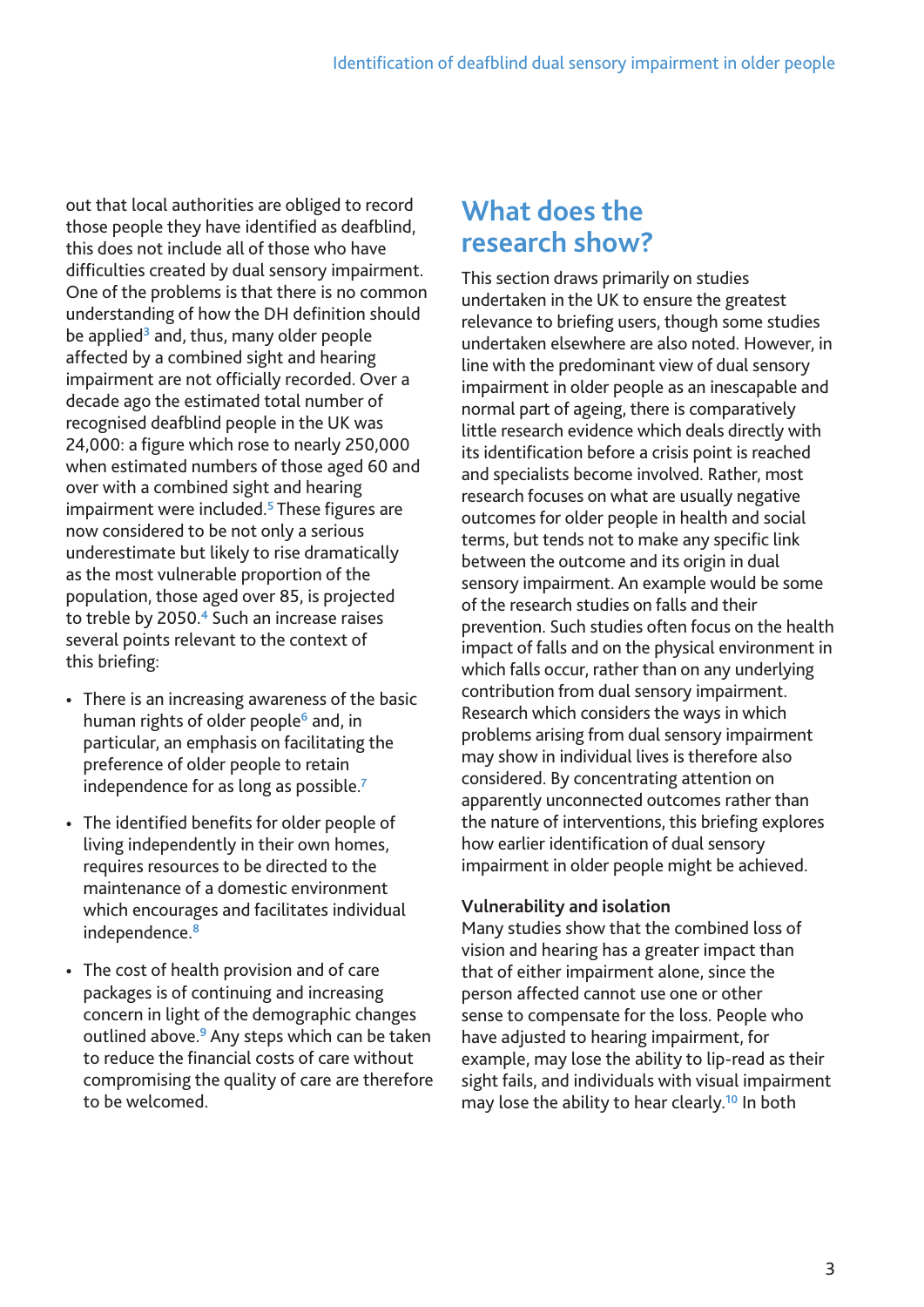cases, there is likely to be increased isolation arising from the loss of not only essential information and interactive routes like conversation, but also more solitary leisure activities such as reading, listening to the radio or watching television. The influence of a combined dual sensory impairment on sight and hearing may also make the person more physically vulnerable. In some cases the domestic environment may present physical obstacles or difficulties and require changes to make it safer or easier. While it is important to obtain appropriate diagnosis and treatment for conditions giving rise to sensory loss, the social aspects are often masked by a focus on the medical aspects of impairment and are separated from associated outcomes, such as falls.**<sup>11</sup>** Falls are a recognised source of anxiety in older people and are also a potential trigger for isolation as reduced mobility often follows, all factors which are recognised by health and social care professionals. Dual sensory loss is, however, recognised by deafblind specialists as a clear underlying cause of falls in older people and a greater awareness among non-specialists would act as a preventive measure.**<sup>12</sup>**

For people with dual sensory impairment the potential for isolation increases as their impairment becomes more severe. Visits outside the home or from family and friends may become increasingly difficult when ease of travel and communication are lost, for example. As a result, such visits may diminish in frequency, leading to a loss of social interaction and potentially a loss of information about the world outside the home. Older people, their families and carers may also display unwitting ageism and assume that such isolation is an inescapable consequence of ageing, with the result that its effect on mood and motivation are rarely questioned.**<sup>13</sup>** However, studies have

shown that while visual impairment clearly increases the risk of depression and, to a lesser extent, so does hearing loss, combined dual sensory loss has an even greater effect.**<sup>14</sup>** Depression, when identified, is usually considered a medical problem and therefore capable of treatment. However, the combination of assumptions about the natural course of ageing and dual sensory loss means that the depression which can result is often ignored until it becomes severe. Disability in any form, but particularly the combination of vision and hearing loss, results in an increased risk of developing depressive symptoms and disorders which, in turn, can lead to illness, further physical impairments and other restrictions on activities of daily living.**<sup>15</sup>**

Much of the existing research focuses on events which have the capacity to make older people vulnerable in ways which may lead to an increased need for social care provision and a reduction in independence.**<sup>12</sup>** A comparative European study of how vulnerability may be generated in older people noted the interaction between reserve capacity and environmental challenge.**<sup>16</sup>** Reserve capacity refers to the resources available to the person through tangible facilities, inner resilience or social networks, while environmental challenge relates to the difficulties presented by the environment in which older people live. This can refer to social spaces and provisions such as public transport or, equally, to individuals' own domestic surroundings. By considering the ways in which differences between reserve capacity and environmental challenge are managed by older people, it is possible to identify whether appropriate support is best delivered informally or, as is usually the case in a crisis situation, through a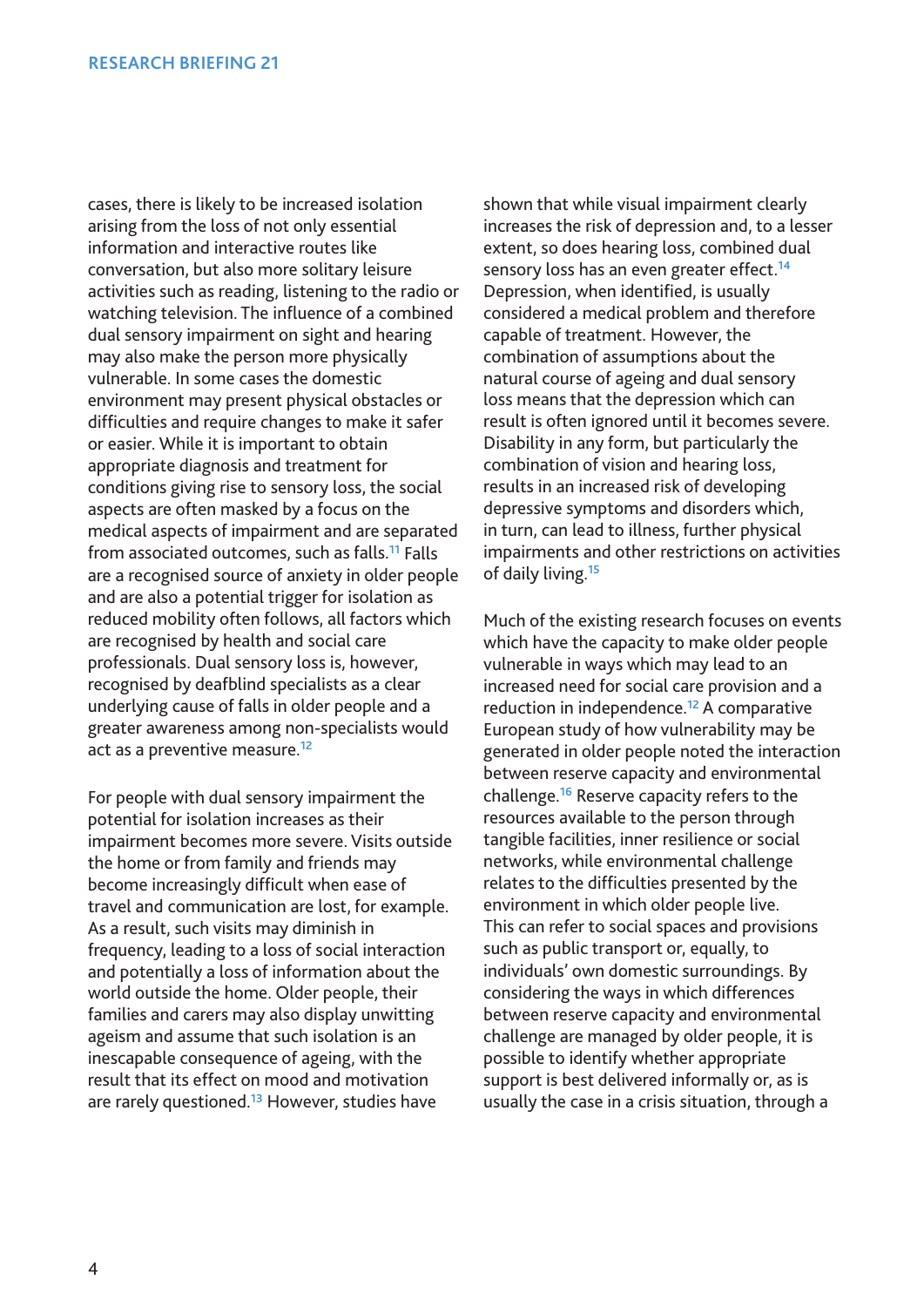professional route. Either route can increase the reserve capacity and thereby enable individuals to meet their own personal environmental challenges. This is no less true for older people with dual sensory impairment than it is in any other context. Enabling people to reduce the environmental challenge through comparatively minor interventions such as changes to lighting or furniture layout, for example, demonstrates this. Combining this with interventions to reduce isolation and thereby maximise reserve capacity has the potential to make a substantial impact in maintaining independence.

#### **Support and awareness**

The Joseph Rowntree Foundation enquired into the general support needs of older people**<sup>17</sup>** and found that many needs can best be met by 'that bit of help' which is not the subject of professional social care or health interventions. Small-scale actions by a range of people and organisations with whom older people have contact in daily life are, therefore, valued very highly by older people. This confirms much of the common sense knowledge about the needs of older people generally, including those with acquired deafblindness. Changes in vision and hearing which arise during the ageing process do not usually occur suddenly, and they tend only to become problematic when the combination prevents or hinders the safe completion of everyday tasks and activities. Even minor falls and other accidents resulting from dual sensory impairment will tend to come to the attention of a variety of people including neighbours, relatives or other informal carers, medical practitioners, managers of sheltered housing schemes, or shop assistants – none of whom are likely to be deafblind specialists, but all of whom are capable of identifying the need for assessment.**18, 11**

Raising awareness among those who come into contact with older people is important, as are simple, non-technical and non-specialist forms of assistance. For example, one study**<sup>19</sup>** indicates how minor alterations to individual behaviour can have a substantial impact in terms of minimising social isolation. By providing examples it shows how an awareness of the basic needs of those with combined sight and hearing loss can lead to an enhanced level of communication. It indicates how conversations can be physically arranged to allow light to fall on the face of the speaker to facilitate lip reading and how sound interference from the environment can be minimised. It therefore demonstrates how, if suitable hearing aids and spectacles have been provided and are used, simple interventions can allow older people who have an impairment in the deafblind range to interact more easily with those around them.

## **Implications from the research**

## **For organisations**

Of major concern for organisations like local authorities who come into contact with older people with dual sensory impairment should be their responsibility to ensure that clients are provided with a specialist assessment of their needs.**<sup>18</sup>** The National Service Framework for Older People demands respect for individual needs, while the Fair Access to Care Services**<sup>20</sup>** regulations impose an obligation to ensure that appropriate specialist assessment is conducted. However, while public policy emphasises autonomy and choice, tensions may arise between individual and organisational measures of success.**<sup>21</sup>** For example, organisational success may be measured by evidence of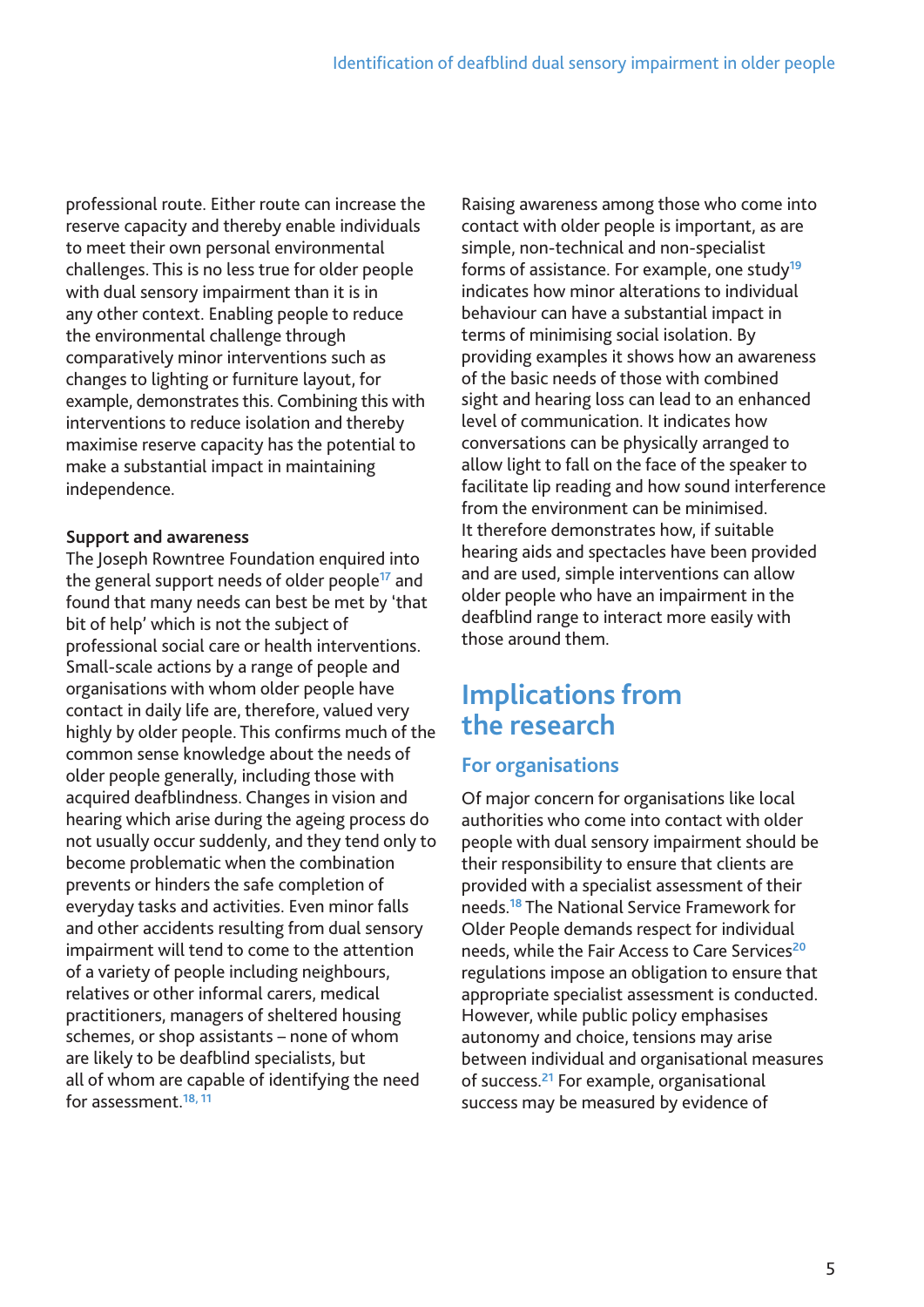individual choice about care even though some individuals may be happier with a professional exercising judgement on their behalf. Although the Single Assessment Process has the potential to provide services in a coherent and integrated way, it remains unclear how effectively it will be used. If changes are seen as too radical or difficult to implement by the various professions involved, then organisations may fail to deliver the best outcomes. The philosophy of implementation needs to be client-centred in a way that conflicts with some traditional tenets of these professions, yet is fundamental to the success of the holistic nature of assessment proposed.**<sup>22</sup>**

### **For the policy community**

Clear guidelines from the DH**<sup>1</sup>** and the introduction of the Single Assessment Process (SAP) for older people**<sup>21</sup>** mean that current legislation and regulation in this area potentially provides a sound basis for the delivery of a comprehensive service for older people with dual sensory impairment. What the research indicates, however, is that this is not always used to best effect.**<sup>20</sup>** Early identification of dual sensory impairment and comparatively inexpensive interventions could provide long-term cost savings by, for example, reducing some acute hospital admissions. The comparative costs of care for older people are discussed fully in *Fit for the Future* which also identifies ways in which costs can be reduced by the use of new technologies and more proactive and local preventative measures.**<sup>23</sup>** In addition, two initiatives have been launched which support this agenda: the DH's Partnership for Older People Pilot (POPP) initiative and the Department for Work and Pensions' Link Age Plus pilots. Further information about these initiatives can be found in the *Useful links* section of this briefing.

#### **For practitioners**

Two of the major providers of information on deafblindness are the charities Deafblind UK and Sense (see *Useful links* for information on these and other organisations). Sense has developed a campaign to promote the early identification of dual sensory loss in older people and provides a toolkit which identifies a number of behaviours indicating possible combined sensory loss. This is freely available from their website for use by anyone supporting older people in any capacity.**<sup>18</sup>** This type of checklist of behaviours allows practitioners, carers and other non-specialists to assess whether further specialist investigation may be required. Sense's material points out the statutory responsibilities of local authorities, but also argues that practitioners in direct contact with older people need to become more aware of possible dual sensory impairment. In this context, the current emphasis on multi-disciplinary working should also provide an enabling climate in which practitioners in the various disciplines can communicate to best effect. Practitioners therefore need to use aids such as the toolkit to identify more easily the types of behaviour that may indicate a problem with single or combined sight or hearing impairment and to consider possible ways in which problems may be overcome. Some of these responses may need specialist involvement. However, the availability of such interventions, perhaps through rehabilitation services, has not been addressed within this briefing as there is likely to be local variation. Practitioners should ensure they are aware of local provision in response to the statutory obligations outlined in the DH guidance.**<sup>1</sup>** These guidance notes also include a useful appendix showing descriptors for both congenital and acquired deafblindness.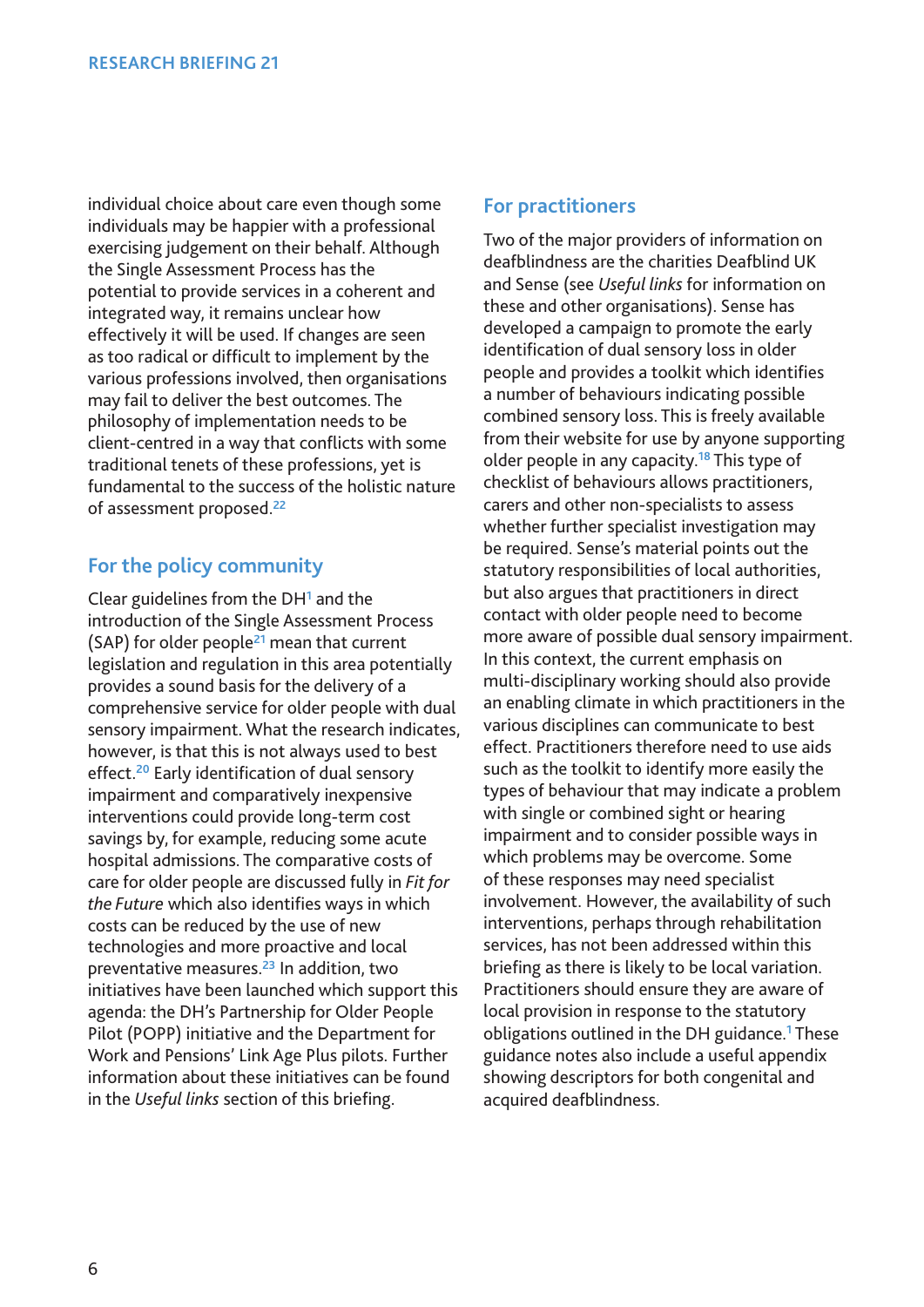One of the major issues raised in research is the need to recognise the additional problems created by dual sensory impairment rather than simply seeing such problems as the sum of those created by vision or hearing impairment.**<sup>14</sup>** Recognition that deafblindness creates a much more difficult living environment for older people, who may also have additional health problems, is key to providing a better basis for early identification. Heightened awareness and empathy with older people experiencing dual sensory impairment is, therefore, necessary for practitioners to produce the most timely and supportive solutions.**<sup>14</sup>** It should be emphasised that research does not suggest that all practitioners should be deafblind specialists. Rather, specialists have a particular role which could be enhanced by increasing the capacity of other people to recognise the existence of dual sensory impairment and request specialist assessment.

#### **For users and carers**

It was noted earlier that it is often in the small ways that the greatest assistance can be given. There are several ways in which both users (older people with a dual sensory impairment) and carers (including anyone with whom there is day-to-day contact) could be more aware of approaches to creating a supportive environment.

First, older people can take practical self-help steps such as:

- having regular sight and hearing tests
- ensuring they have adequate supplies of hearing aid batteries
- ensuring suitably fresh batteries are installed in the hearing aid
- carrying appropriate reading aids in public places.

Second, older people and others can develop greater recognition of how appropriate lighting and acoustics can make communication easier and more effective.

Third, both formal and informal carers should take time to check that arrangements and instructions are clearly understood by the person with dual sensory loss.

All of these actions are important and relatively straightforward to implement. They are also comparatively inexpensive and involve a wide range of individuals. However, to better identify people who require more specialised support, it is essential that anyone in regular contact with an older person with disabling dual sensory impairment, is not only aware of potential behaviours which may be displayed and indicate that intervention may be necessary, but is also prepared to suggest or request specialist assessment before a crisis point is reached.**18, 19**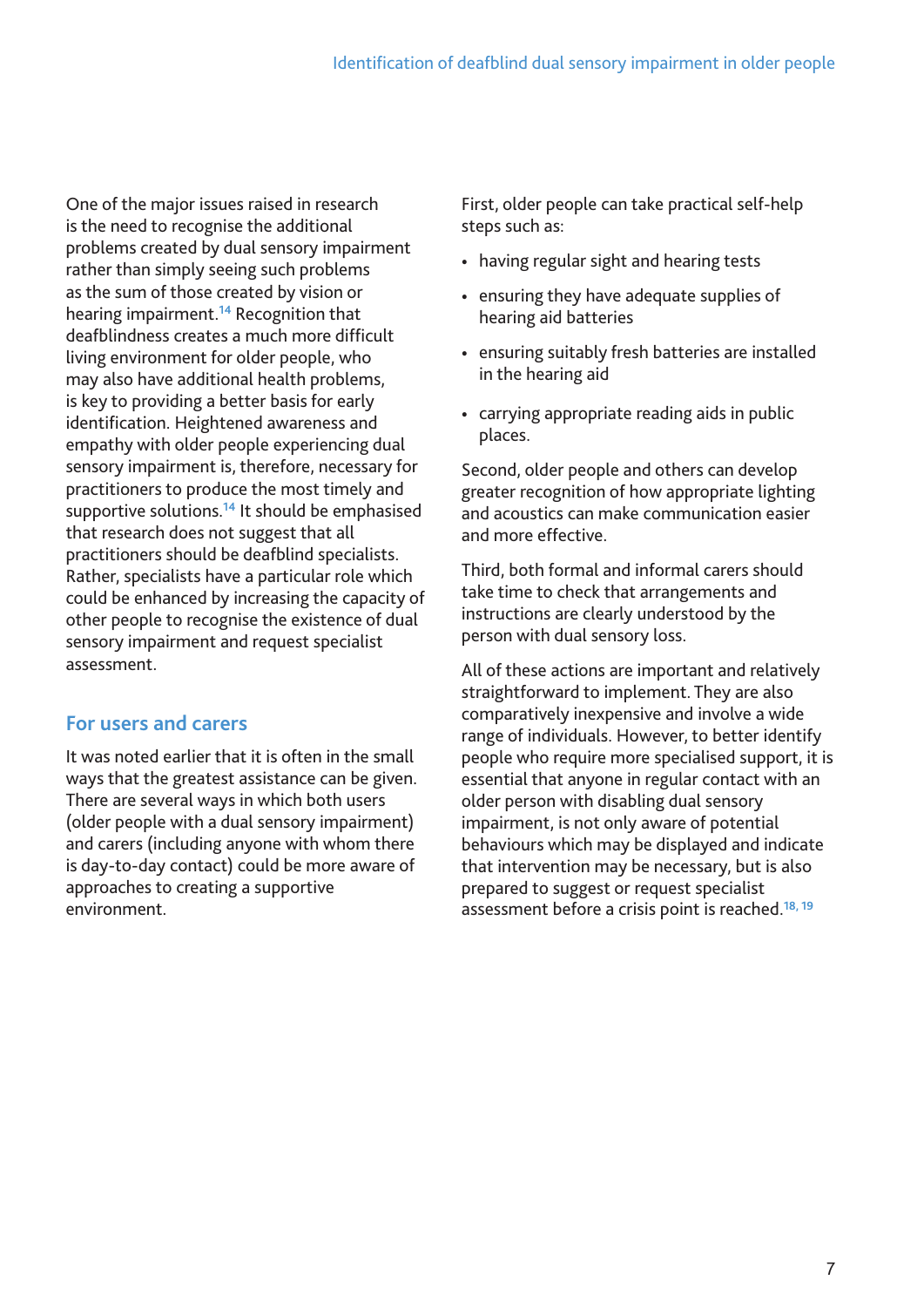## **Useful links**

**Deafblind UK** – charity offering a wide range of services to support people with a combined sight and hearing impairment. The organisation offers training to professionals and others. **www.deafblind.org.uk** 

**Deafblind International** – Bagely, M. (1998) 'Communication and people who have lost vision and hearing in later life', from expert meeting on older people with vision and hearing loss, Copenhagen, Denmark 18–24 March 1998. **www.deafblindinternational.org** 

**Department of Health** – has several items of useful guidance. In particular, 'Think dual sensory: good practice guidelines for older people with dual sensory loss' (1995).

**Joseph Rowntree Foundation** – commissions and produces research reports on a variety of social issues. These are also published as short summaries in their Findings series. These can be downloaded at **www.jrf.org.uk**

**Link Age Plus** – an initiative to make information and support for older people easier to obtain. Further details can be found at **www.communities.gov.uk**

**Partnerships for Older People projects** – two-year partnership projects led by local authorities and primary care trusts. Represent a range of preventative interventions and initiatives. Further details can be found at **www.dh.gov.uk/en/Policyandguidance/ Healthandsocialcaretopics/Olderpeoplesservices/ DH\_4099198**

**RNIB (Royal National Institute for the Blind)** –

charity working with and providing information for blind and visually impaired people. **www.rnib.org.uk**. Use 'Audience' quick link to 'older people' from the home page. A variety of factsheets are available.

**RNID (Royal National Institute for the Deaf)**

– charity working with and providing information for deaf and hearing impaired people. Also has a factsheet on deafblind people. **www.rnid.org.uk**

**Sense** – charity working with and providing information for those with dual, deafblind, sensory impairment. **www.sense.org.uk**. Produces a variety of reports, factsheets and information sources including a toolkit, 'Fill the Gaps' for use by those working with or in contact with older people **www.sense.org.uk/fillinthegaps**

**Thomas Pocklington Trust** – charity commissioning research and providing housing, care and support services for people with sight loss in the UK. **www.pocklington-trust.org.uk**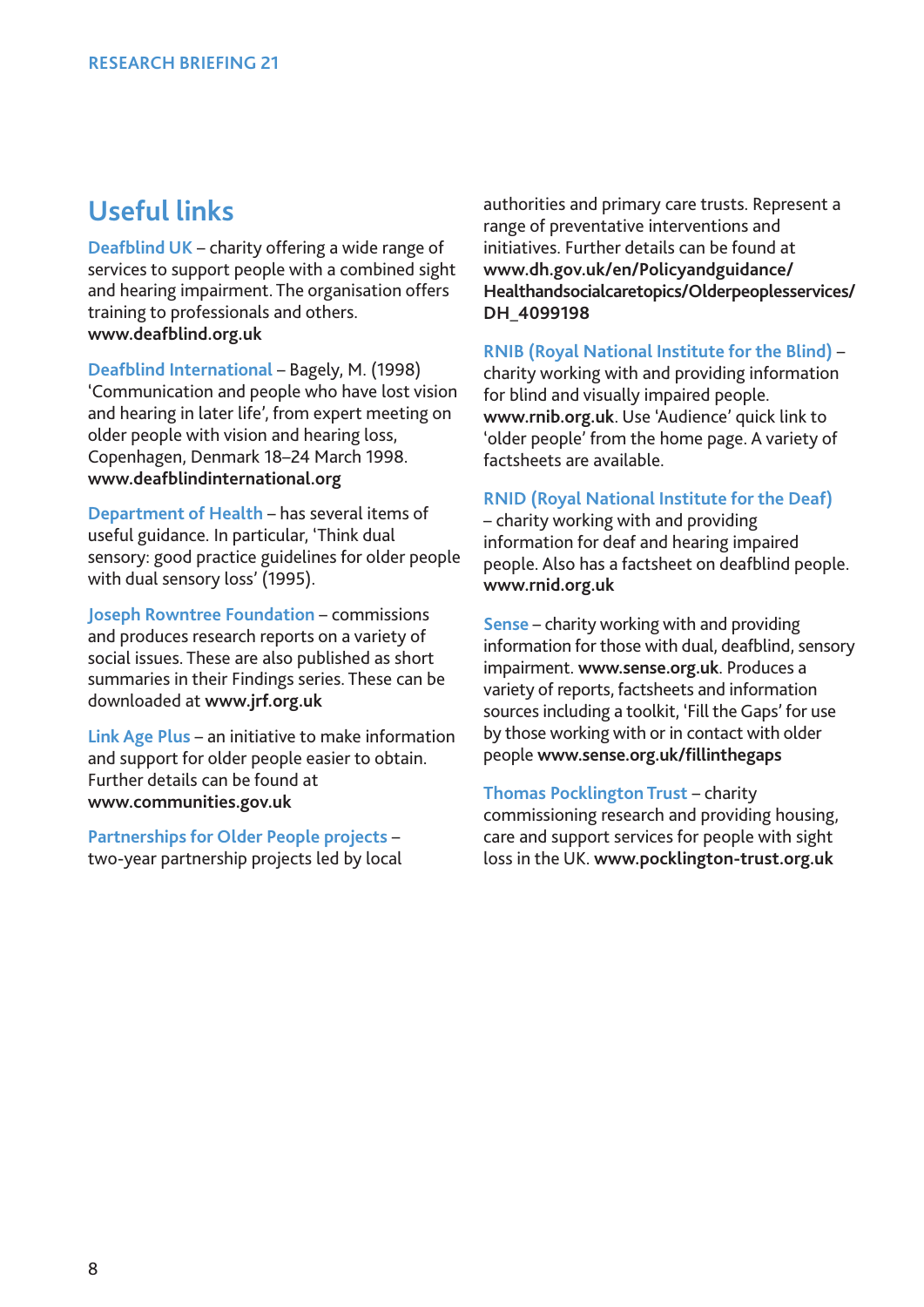# **Related SCIE publications**

Research briefings can be found at **www.scie.org.uk/publications/briefings**

Research briefing 1: Preventing falls in care homes (2004)

Research briefing 3: Aiding communication with people with dementia (2004)

Research briefing 12: Involving older people and their carers in after-hospital care decisions (2005)

Research briefing 15: Helping older people to take prescribed medication in their own homes (2005)

Knowledge reviews can be found at **www.scie.org.uk/publications/ knowledgereviews**

Knowledge review 13: Outcomes-focused services for older people (2007)

# **Acknowledgements**

Sue Brown (Head of Campaigns and Public Policy) and Liz Duncan (Head of Acquired Deafblindness) at Sense, for their support and comments; Beryl Palmer at Sensory Services for her independent review of the research briefing.

The Keele Project Editorial Board: Prof Maggie Pearson (Deputy Vice Chancellor, Keele University); Prof Peter Jones (Pro Vice-Chancellor, Research and Enterprise, Keele University); Tom Owen (Research Manager, Policy, Help the Aged); Dr Sara Scott (Independent Consultant, previously of Barnardo's) and Prof Nick Gould (Department of Social and Policy Sciences, University of Bath).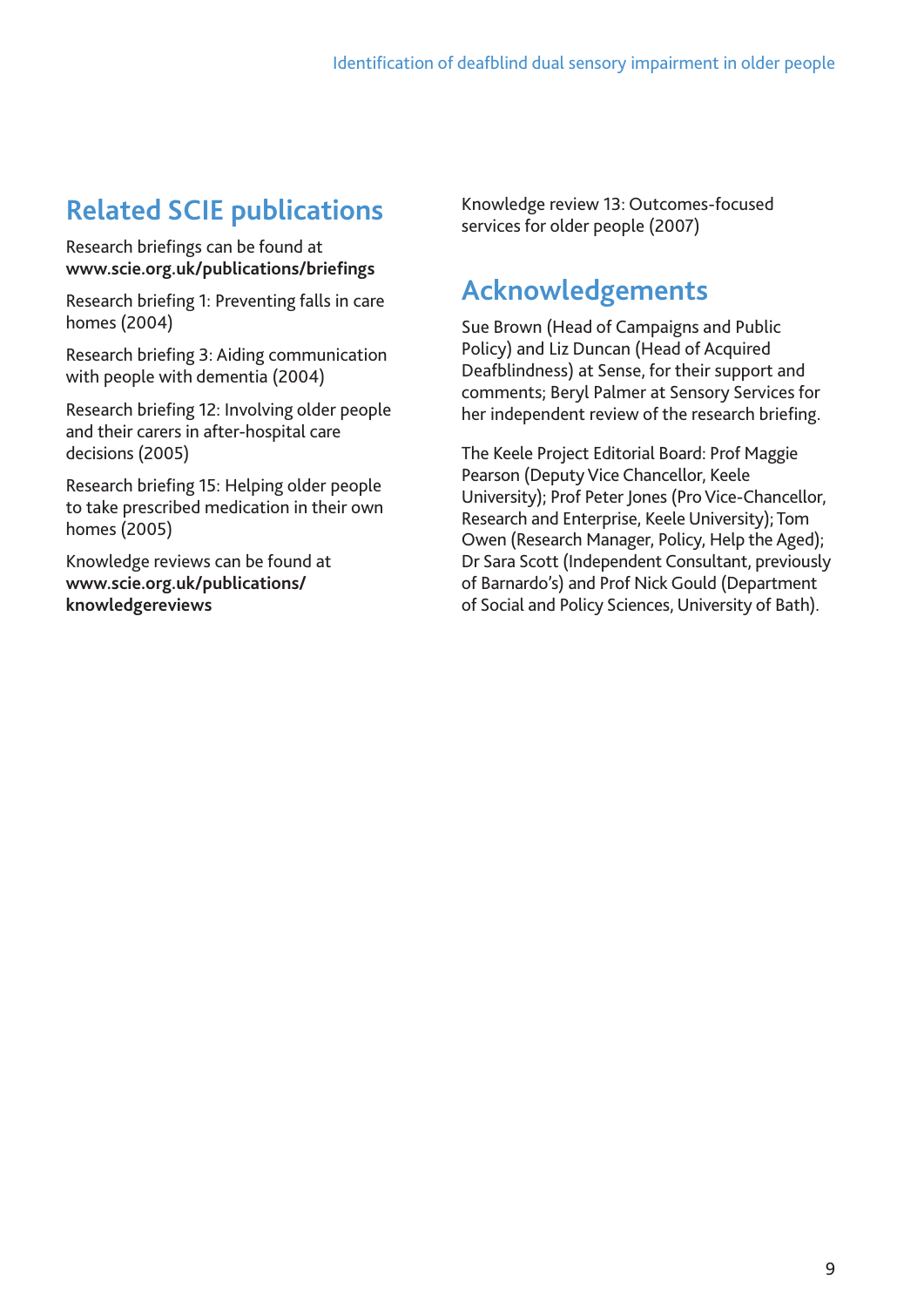## **References**

- 1. Department of Health (2001) Social Care for Deafblind Children and Adults Circular LAC(2001) 8.
- 2. Lewin-Leigh, B. (1997) Standards for Services for Adults who are Deafblind or have a Dual Sensory Impairment, London: Sense.
- 3. Hodges, L and Douglas, G. (2007) Hearing and sight loss: a review of the issues affecting older people. Research findings no. 14, London: Thomas Pocklington Trust.
- 4. Laing & Buisson. *Care of elderly people – market survey (2002)* **www.sense.org.uk/professionals/research/ papers/general/groulstone.htm** Accessed 23 November 2006.
- 5. Deafblind UK. Deafblindness **www.deafblind.org.uk/deafblindness/ index.html** Accessed 14 December 2006.
- 6. Townsend, P. (2006) 25th volume celebration paper. 'Policies for the aged in the 21st century: more structured dependency or the realisation of human rights?' *Ageing & Society* 26(02), pp161–179.
- 7. Department for Work and Pensions (2005) Opportunity Age: Meeting the challenges of ageing in the 21st century, London: HM Government.
- 8. Commission for Social Care Inspection (CSCI) (2006) Making choices: taking risks (A discussion paper).
- 9. The Information Centre (part of the Government Statistical Service) (2006) Community Care Statistics 2005/2006: Referrals, Assessments and Packages of Care for Adults, England: National Summary The Information Centre (part of the Government Statistical Service).
- 10. Duncan, L. (2000) Dealing with sight and hearing loss in old age. *Nursing and residential care* 2(5), pp226–229.
- 11. Abdelhafiz, A. H. and Austin, C. A. (2003) 'Visual factors should be assessed in older people presenting with falls or hip fracture.' *Age and Ageing* 32, pp26–30.
- 12. Tideiksaar, Rein. (2002) 'Sensory impairment and fall risk'. *Generations* 26(4), p22. American Society on Aging.
- 13. Percival, John and Hanson, Julienne. (2005) 'I'm like a tree a million miles from the water's edge': social care and inclusion of older people with visual impairment'. *The British Journal of Social Work*, pp189, March.
- 14. Horowitz, Amy, Brennan, Mark, and Su, Ya ping. (2000) Dual sensory impairment among the elderly. *Arlene R. Gordon Research Institute*.
- 15. Horowitz, Amy. (2000) 'Depression and vision and hearing impairments in later life. *Generations*, pp38.
- 16. Grundy, Emily. (2006) Ageing and vulnerable elderly people: European perspectives. *Ageing & Society* 26, pp105–134.
- 17. Joseph Rowntree Foundation (2006) The report of the Older People's Inquiry into 'That bit of help,' York: Joseph Rowntree Foundation.
- 18. Sense. (2006) Fill in the gaps: a toolkit for professionals working with older deafblind people, London: Sense.
- 19. LeJeune, B. J., Steinman, Bernard, and Mascia, John. (2003) 'Enhancing socialization of older people experiencing loss of both vision and hearing', *Generations* 27(1), pp95–97.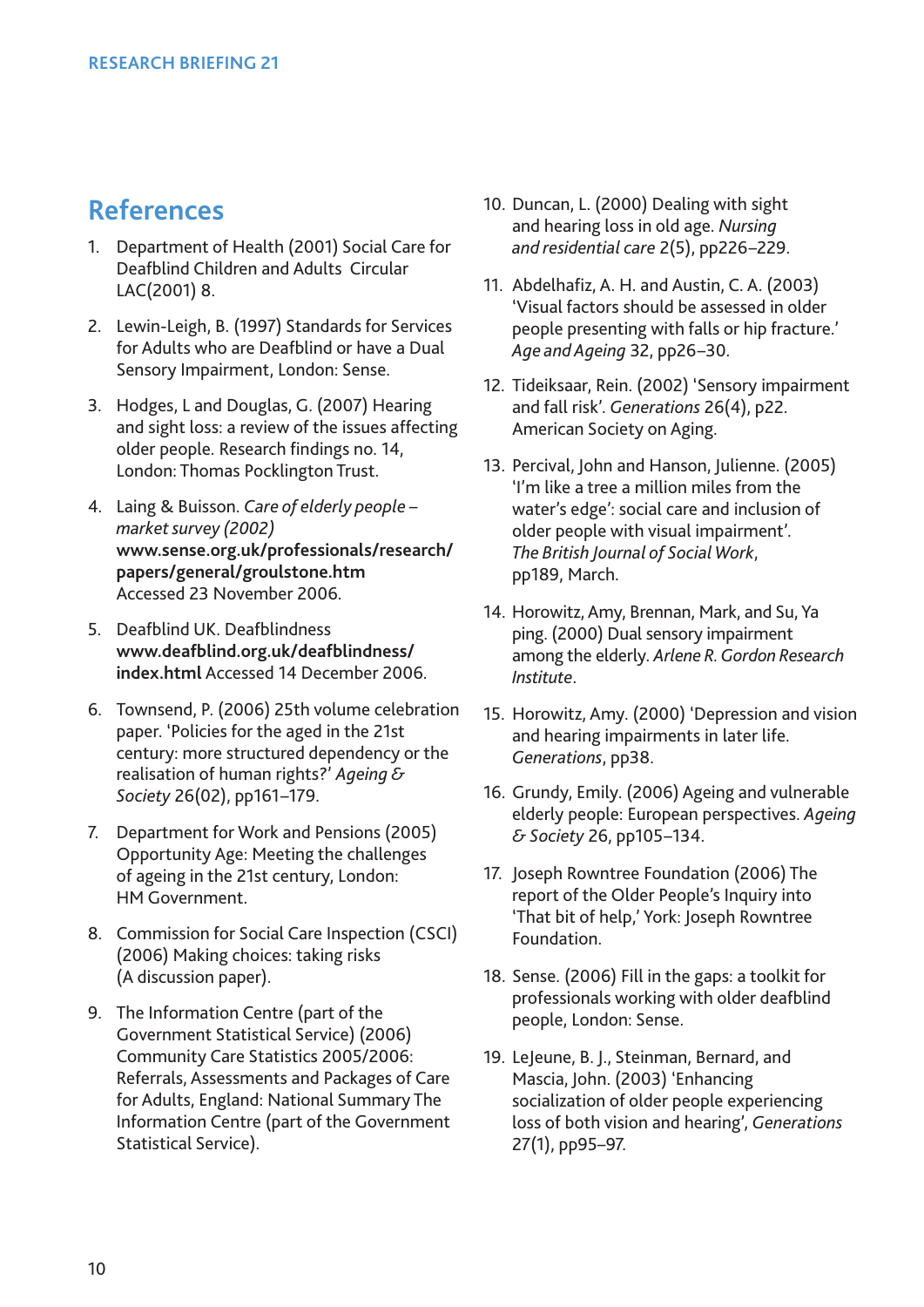- 20. Tanner Denise. (2003) 'Older people and access to care', *British Journal of Social Work* 33(4) (June 2003), pp499–515.
- 21. Wilson V.Keith et al. (2006) Implementing the single assessment for older people. *Nursing Times* (October 2005), pp32–35.
- 22. Cohen Zoe A. (2006) 'The single assessment process: an opportunity for

collaboration or a threat to the profession of occupational therapy?' *British Journal of Occupational Therapy* 66(5) (May 2003), pp201–208.

23. Asato, J. (2006) Fit for the future: a new vision for older people's care and support Report No.1, London: Counsel and Care.

# **About SCIE research briefings**

This is one of a series of SCIE research briefings that have been compiled by Keele University for SCIE. SCIE research briefings provide a concise summary of the research knowledge in a particular topic and signpost routes to further information. They are designed to provide research evidence in an accessible format to a varied audience, including health and social care practitioners, students, managers and policy-makers. They have been undertaken using the methodology developed by Keele in consultation with SCIE, which is available at **www.scie.org.uk/publications/briefings/ methodology.asp**. The information upon which the briefings are based is drawn from relevant electronic databases, journals and texts, and where appropriate, from alternative sources, such as inspection reports and annual reviews as identified by the authors. The research briefings do not provide a definitive statement of all evidence on a particular issue.

SCIE's research briefings are designed to be used on the web, with links through to documents and other organisations' websites. To access this research briefing in full, and to find other publications visit **www.scie.org.uk/publications**